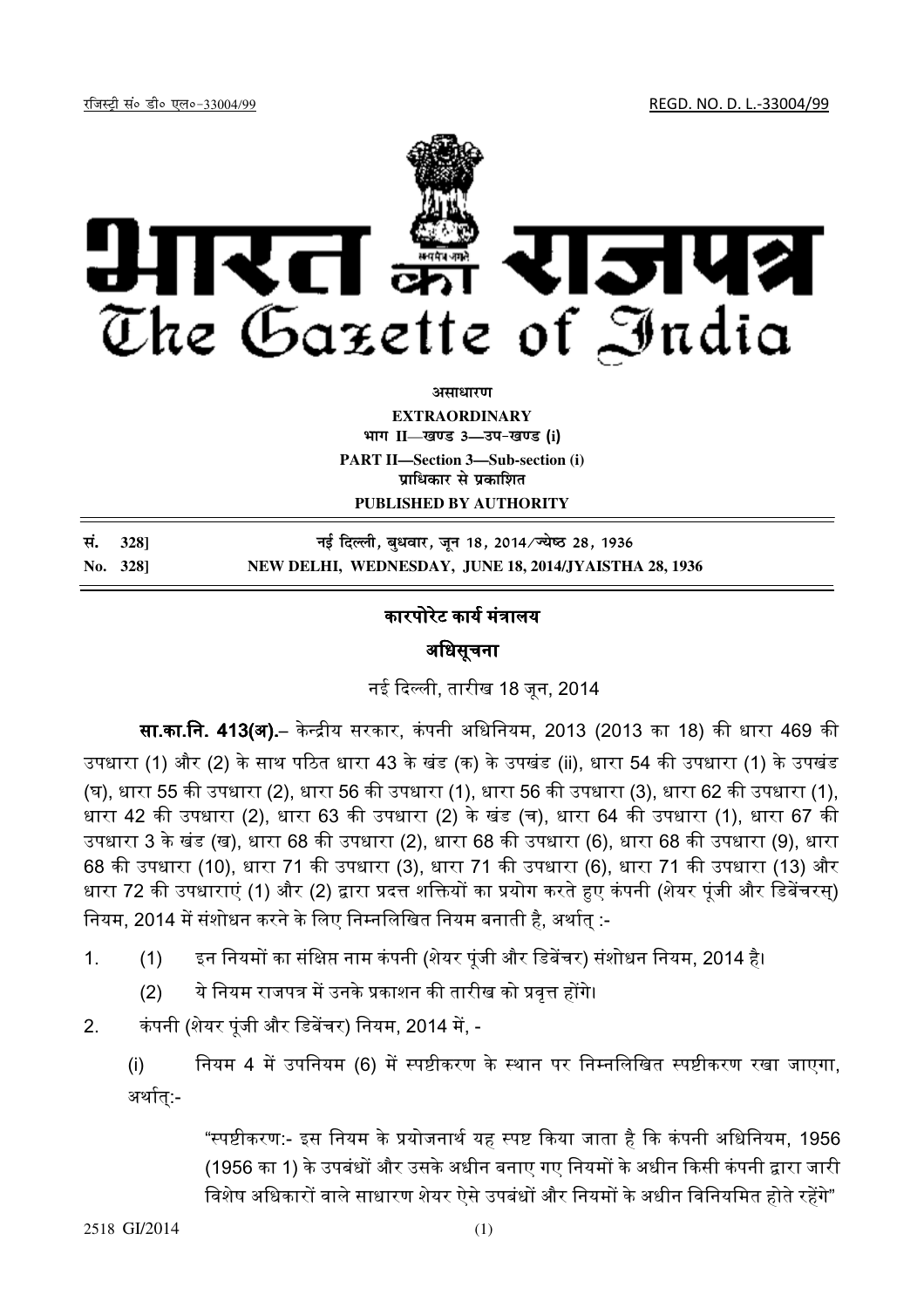- (ii) नियम 13 में,-
- (क) उपनियम (2) के खंड (ञ) के पश्चात निम्नलिखित स्पष्टीकरण अंत:स्थापित किया जाएगा, अर्थात :-

"स्पष्टीकरण – इन नियमों के प्रयोजनार्थ, यह स्पष्ट किया जाता है कि अधिनियम के उपबंधों के अनुसार रजिस्ट्रीकृत मूल्यांककों की नियुक्ति होने तक मूल्याकंन रिपोर्ट एक स्वतंत्र वाणिज्यिक बैंक, जो भारतीय प्रतिभूति और विनिमय बोर्ड में रजिस्ट्रीकृत हो अथवा दस वर्षों के न्यूनतम अनुभव वाले किसी व्यवसायरत स्वतंत्र चार्टर्ड अकाउंटेंट द्वारा दी जाएगी।"

(ख) उपनियम (2) के पश्चात निम्नलिखित उपनियम अंतः स्थापित किया जाएगा, अर्थात:-

"(3) अधिमान आधार पर जारी किए जाने वाले शेयरों अथवा अन्य प्रतिभूतियों की कीमत रजिस्ट्रीकृत मूल्यांककों की मूल्यांकन रिपोर्ट के आधार पर अवधारित कीमत से कम नहीं होगी।"

(iii) नियम 18 में -

(क) उपनियम (1) में खंड (क) के परंतुक के स्थान पर निम्नलिखित परंतुक रखा जाएगा, अर्थात् :-

"परंतु कंपनियों के निम्नलिखित वर्ग दस वर्षों से अधिक किंतु तीस वर्षों से अनधिक अवधि के लिए प्रतिभूत डिबेंचर जारी कर सकते हैं:-

- (i) अवसंरचना परियोजनाएं स्थापित करने में लिप्त कंपनियां:
- (ii) गैर बैंककारी वित्तीय (जमा स्वीकार नहीं करने वाली अथवा नियंत्री) कंपनियां प्रबुद्ध सन्नियम (रिजर्व बैंक) निदेश, 2007 के निदेश 2 के उपनिदेश (1) के खंड (viiक) में यथापरिभाषित 'अवसंरचना वित्तीय कंपनियां':
- (iii) अवसंरचना ऋण निधि गैर-बैंककारी वित्तीय कंपनियां (रिजर्व बैंक) निदेश, 2011 के निदेश 3 के खंड (ख) में यथापरिभाषित 'अवसंरचना ऋण निधि गैर-बैंककारी वित्तीय कंपनियां'।"

(ख) उपनियम (7) में खंड (ख) के उपखंड (ii) में "भारतीय रिजर्व बैंक (संशोधन) अधिनियम, 1997 की धारा 45 झ क के अंतर्गत भारतीय रिजर्व बैंक में पंजीकृत एनबीएफसी के लिए" अक्षरों, कोष्ठक, शब्दों और अंको के पश्चात् "और राष्ट्रीय आवास बैंक में रजिस्ट्रीकृत आवास वित्त कंपनियों के लिए" शब्द अंत:स्थापित किए जाएंगे।

[फा.सं.01/04/2013(भाग-I) सीएल-V] अमरदीप सिंह भाटिया, संयुक्त सचिव **टिप्पण:-** मूल नियम भारत के राजपत्र भाग II, खंड 3, उपखंड (i) में सा.का.नि. 265(अ) तारीख 31.03.2014 द्वारा प्रकाशित किए गए थे।

## **MINISTRY OF CORPORATE AFFAIRS**

## **NOTIFICATION**

New Delhi, the 18th June, 2014

**G.S.R. 413.(E).—** In exercise of the powers conferred under sub-clause (ii) of clause (a) of section 43, sub-clause (d) of sub-section (1) of section 54, sub-section (2) of section 55, sub-section (1) of section 56, subsection (3) of section 56, sub-section (1) of section 62, sub-section (2) of section 42, clause (f) of sub-section (2)